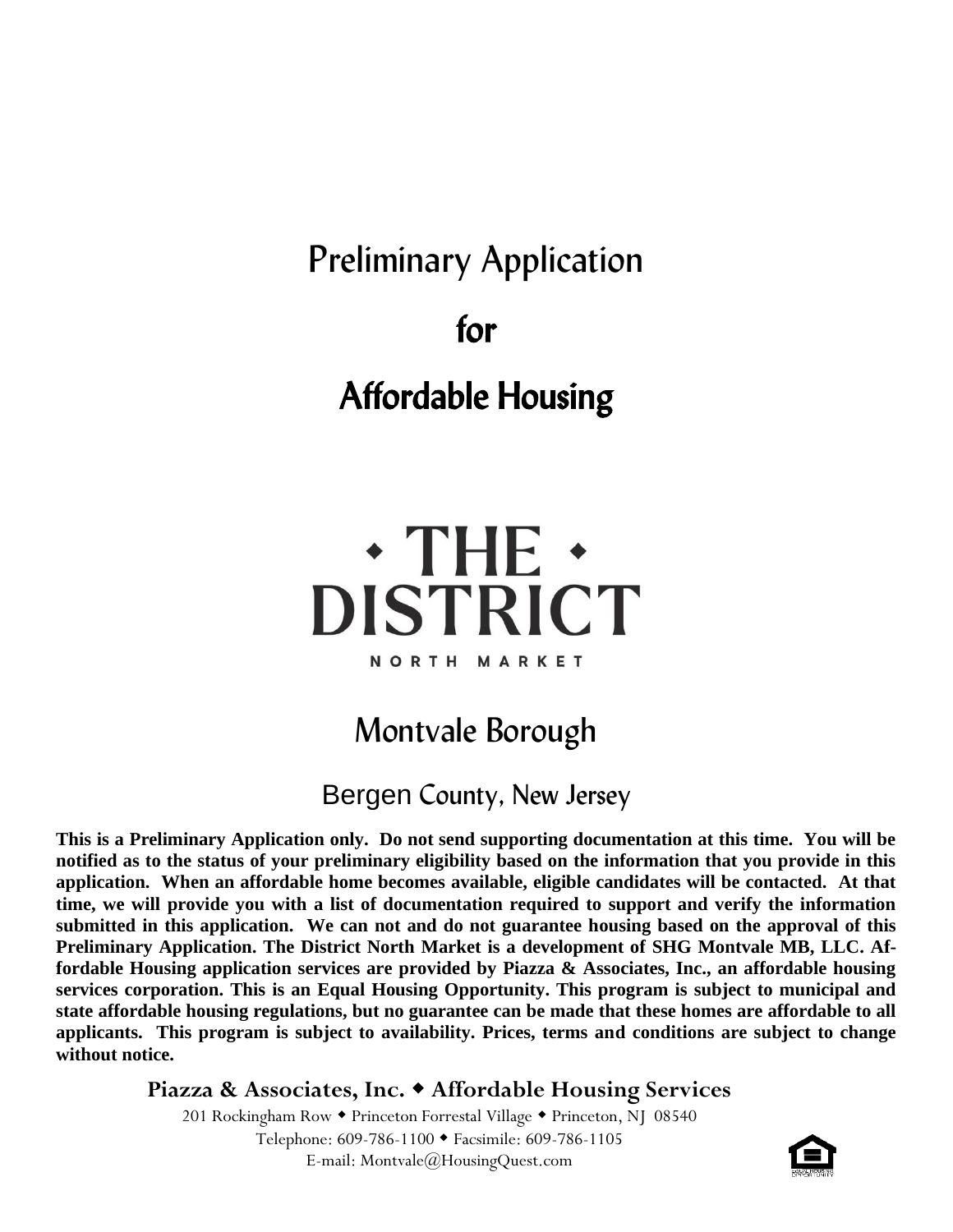## **Affordable Housing Policies and Requirements**





**For All Applicants** 

- $\clubsuit$  This is an equal housing opportunity. Federal law prohibits discrimination against any person making application to buy or rent a home with regard to race, color, national origin, religion, sex, familial status, and disability. State law prohibits discrimination on the basis of race, creed, color, national origin, ancestry, nationality, marital or domestic partnership or civil union status, sex, gender identity or expression, disability, affectional or sexual orientation, family status or source of lawful income or source of lawful rent payment. Piazza & Associates, Inc. complies with all provisions of the New Jersey Law Against Discrimination ("LAD") N.J.S.A. 10:5-1 to -49 as applicable to any real property or for any program related to real property Piazza & Associates, Inc. administers in New Jersey. Any person who believes a violation of the LAD has occurred may contact the New Jersey Division on Civil Rights at 866-405-3050 or 973-648-2700 or online at [www.NJCivilRights.gov.](http://www.njcivilrights.gov/)
- ❖ This affordable housing must be the intended primary residence of the applicant. All household members who intend to reside at the affordable apartment must be listed in the Preliminary Application. If changes in household composition occur during the application process, or if there is a change of address, the applicant is required to notify Piazza & Associates, Inc. in writing, immediately.
- ❖ Applications must be truthful, complete and accurate. Any false statement makes the application null and void, and subjects the applicant to penalties imposed by law.
- ❖ Annual Income includes, but is not limited to, salary or wages, alimony, child support, social security benefits, unemployment benefits, pensions, business income, and actual or imputed earnings from assets (which include bank accounts, certificates of deposit, stocks, bonds, or other securities), and real estate.
- ❖ A preference will be given to households that live or work in Bergen, Hudson, Passaic, and Sussex- counties.
- ❖ If you own a home in which you are currently residing and which you intend to sell prior to living in an affordable home, compute your income from this asset by taking the market value of your home, subtracting the mortgage principal, and multiplying the balance by the current "Passbook Savings Rate" published by HUD. Income from other real estate holdings is determined by the actual income you receive from the asset (less expenses, but not less your mortgage principal payment). If you have no outstanding mortgage debt, the value of your home will be subject to a maximum appraised value limit, which, when exceeded, may disqualify you from this affordable housing program.
- $\bullet$  Specific documentation to verify income and assets will be required at a later date, during the final portion of the application process, during which no changes will be allowed.
- ❖ The rental rates are established and governed by State and / or municipal regulations. We can not and do not guarantee that any apartment for rent will be affordable to YOU or YOUR household. The maximum income for the very low rents will be determined by the minimum of the low income rents.
- ❖ The owners and managers of affordable apartments will set forth additional requirements, including, but not limited to an application fee, a lease agreement, security deposit, minimum credit standards and criminal background check. Once leased, rents will NOT be adjusted to accommodate fluctuations in household income. Rental rate increases may occur annually, but are subject to limitations.
- ❖ If you need assistance completing this application, please contact us at 609-786-1100. DO NOT SEND SUPPORTING DOCUMENTATION WITH THIS APPLICATION.
- ❖ Please mail your application to the address, below, or fax it to us at 609-786-1105

#### Piazza & Associates, Inc.

201 Rockingham Row – Princeton, NJ 08540